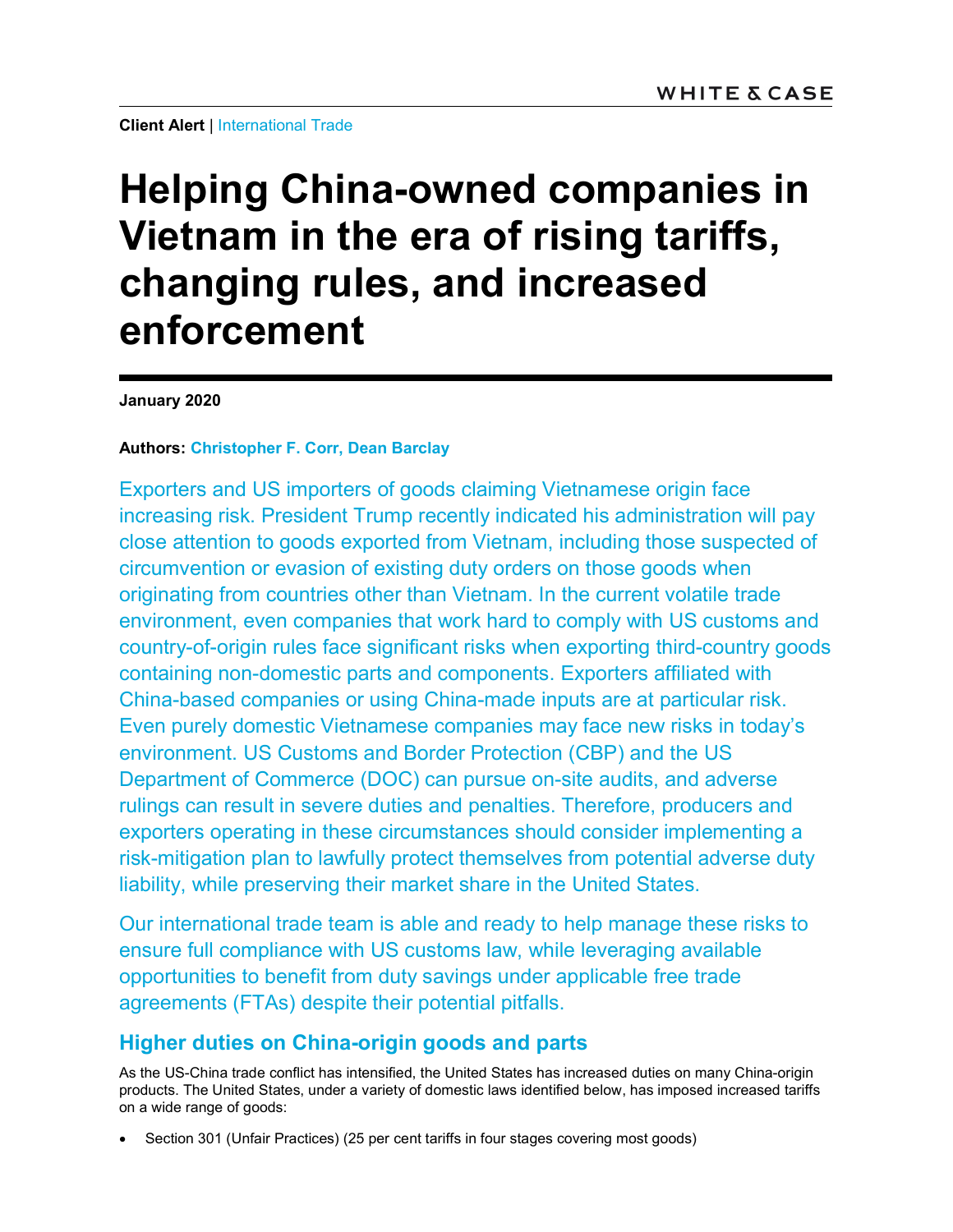- Section 232 (National Security) (e.g. steel and metals, autos and auto parts)
- Section 201 (Safeguards) (e.g. solar products, washing machines)
- Increased use of anti-dumping (AD) and countervailing duty (CVD) actions, including special "non-market economy" rules for China-origin products, which inflate duties

#### Trend of expanding supply chains beyond China

Many companies with manufacturing facilities in China are trying to adjust to the higher duties and protect their US market share by shifting some or all of their production from China to third countries, particularly those in the Association of Southeast Asian Nations (ASEAN) region, and then exporting products from those countries to the United States. The process offers both rewards and risks. The ASEAN countries stand to benefit from higher levels of investment and employment, and companies can take advantage of the extensive network of bilateral and regional FTAs in the region. In the case of Vietnam, these include the newly implemented Comprehensive and Progressive Agreement for Trans-Pacific Partnership (CPTPP), the ASEAN-Hong Kong FTA, and the pending EU-Vietnam FTA. The risks arise from the complexity of the rules that determine a product's origin, and from the aggressive enforcement environment developing in many countries. Preferential country-of-origin rules under such agreements differ from US country-of-origin rules for non-preferential duties and for AD/CVD duty purposes. Failing to understand and to correctly use these different country-of-origin rules can lead to audits, investigations, fines and other penalties.

#### Goods at risk when produced in ASEAN and other third countries

When production facilities in third countries use non-domestic parts and components, which might include China-origin parts, the finished goods from the third country might be subject to investigation and possible severe penalties in the United States, especially if doubt arises as to whether the goods originated in such third countries. Such investigations could be launched under any one of a number of relevant laws, including:

- Country-of-origin inquiry or penalty action by US CBP CBP, during importation into the United States, may investigate the accuracy of the country of origin (CoO) declarations attached to the thirdcountry goods. In particular, CBP will check whether the processes in the country of production or assembly "substantially transformed" the non-domestic made parts and components sufficiently to shift the product's origin to that country for purposes of the above-described duties. CBP may not only demand underpaid duties, but also has the right to assess substantial penalties if CBP finds that CoO declarations were false. In some instances, CBP may detain, exclude or seize the goods.
- Scope inquiry by US DOC If the non-domestic-made parts and components are subject to AD/CVD duties, or the finished product would be subject to such duties if originating in China, the US DOC may conduct its own CoO assessment, using its own rules, which do not rely on "substantial transformation" alone or interpret the phrase the same way as does CBP. Even if the CoO is correct for CBP purposes, DOC may still issue a conflicting determination while concluding that the goods are subject to the China AD/CVD duties. We note that such a determination can be applied retroactively.
- Anti-circumvention inquiry by US DOC US DOC may also examine whether the third-country goods are circumventing US AD/CVD duties and should be subject to those duties, even if the goods are properly declared under CBP and US DOC CoO rules to have originated in the third country. An adverse finding would result if US DOC determined the third-country operations were minor and/or would otherwise "circumvent" such duties in the future.
- Anti-evasion inquiry by US CBP Under the new Enforce and Protect Act (EAPA), CBP may investigate whether the third-country goods are "evading" AD/CVD duties when the importer's entry declarations provide false information, including CoO. In most EAPA cases, CBP checks whether the goods were actually produced in, not merely trans-shipped through, the third country. Even before it decides whether the importer made any false statements, CBP may demand AD/CVD cash deposits on entries made during the period of investigation.
- Risk and opportunity for domestic companies that do not use third-country origin parts and components – Even when local producers do not use parts from China or other third countries, they may nonetheless find themselves at increasing risk if other companies in Vietnam do use such parts. For